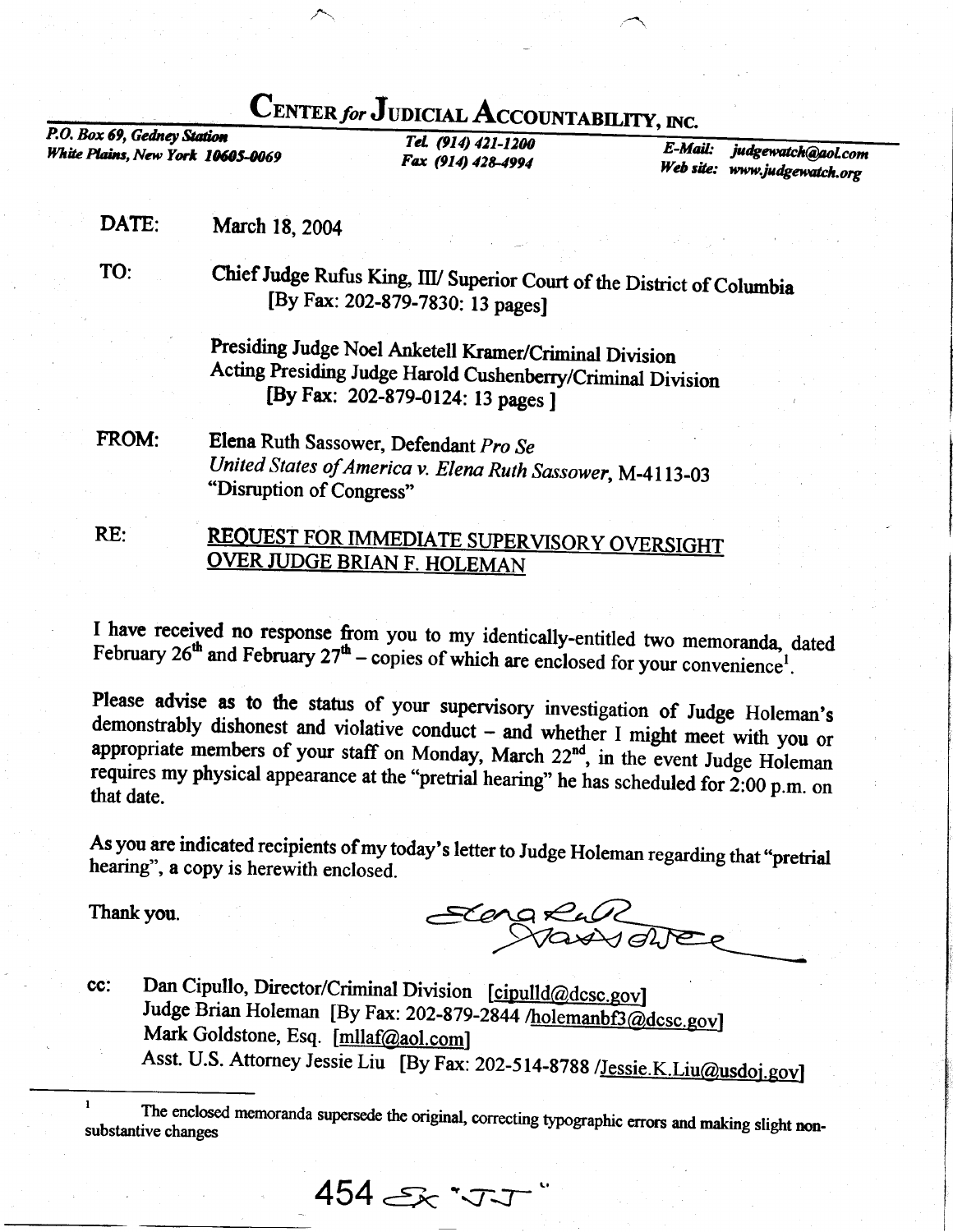Chief Joge Lofog TRANSMISSION VERIFICATION REPORT TIME : 03/18/2004 15:33 NAME : CJA FAX : 9144284994 TEL : 9144211200 DATE, TIME 03/18 15:26 FAX NO. /NAME 12028797830 **DURATION** 00:07:27 PAGE(S)  $13$ **RESULT** ΟK **MODE STANDARD ECM** 

TRANSMISSION VERIFICATION REPORT

Presid Vud

TIME : 03/18/2004 15:59 NAME : CJA FAX : 9144284994 TEL : 9144211200

| DATE, TIME      |  | 03/18 15:34     |  |  |
|-----------------|--|-----------------|--|--|
| FAX NO. /NAME   |  | 12028790124     |  |  |
| <b>DURATION</b> |  | 00:24:31        |  |  |
| PAGE(S)         |  | 13              |  |  |
| <b>RESULT</b>   |  | ΟK              |  |  |
| <b>MODE</b>     |  | <b>STANDARD</b> |  |  |
|                 |  | <b>ECM</b>      |  |  |